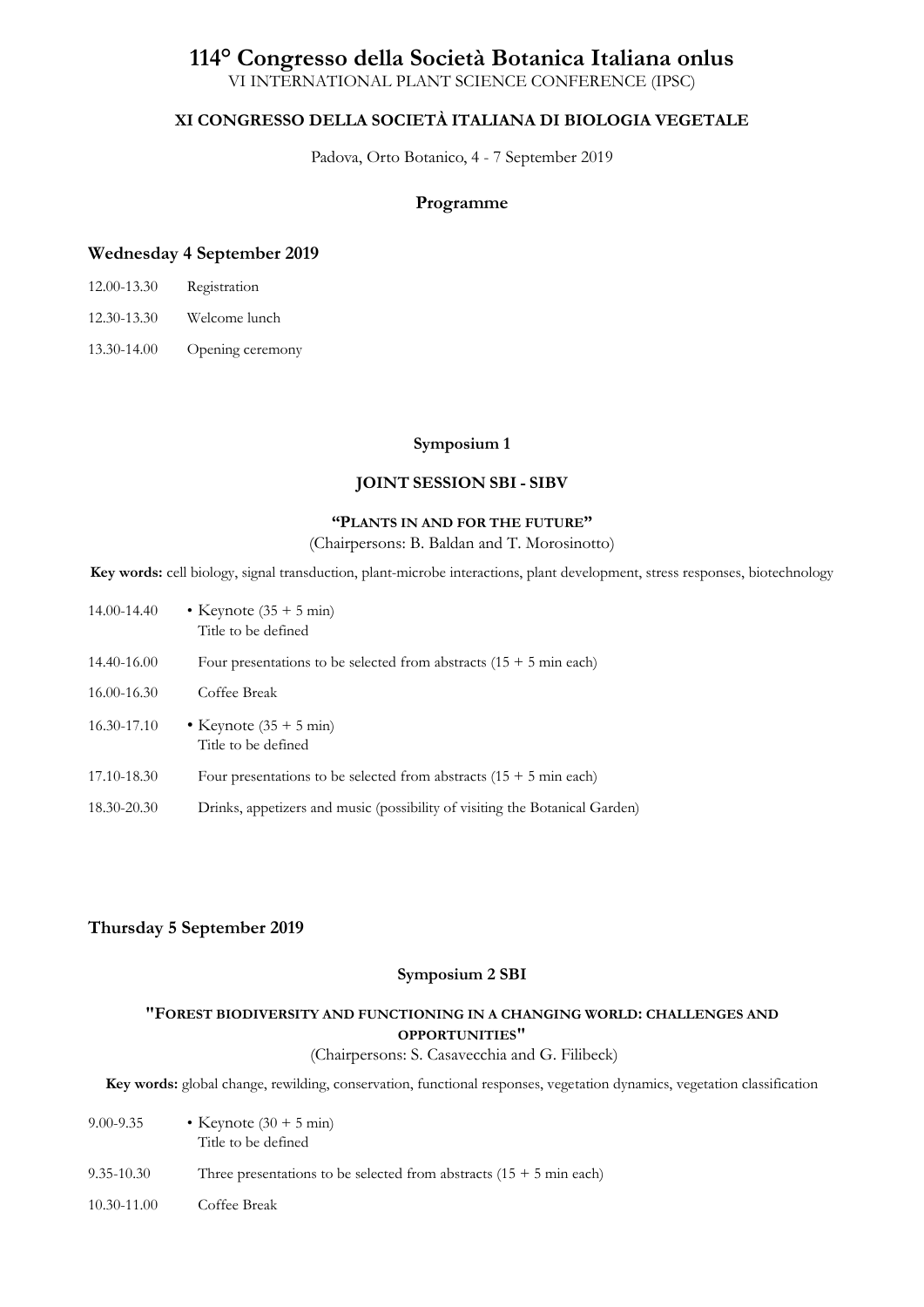- 11.00-11.35 **Tommaso Anfodillo**, University of Padova (30 + 5 min) "The simple structure of forests: an allometric approach for assessing the degree of old-growthness"
- 11.40-12.30 Three presentations to be selected from abstracts  $(15 + 5 \text{ min each})$
- 12.30-14.00 Lunch and posters

# **Symposium 3 SBI**

#### **"HERBARIA: STILL RELEVANT IN THE 21TH CENTURY?"**

(Chairpersons: L. Peruzzi and S. Martellos)

**Key words:** biogeography, herbarium collections, herbarium digitization, nomenclatural types, systematics

| 14.00-14.35 | • Charles Davis, University of Harvard, USA $(30 + 5 \text{ min})$<br>"Using digital herbaria to understand climate change response in plants"             |
|-------------|------------------------------------------------------------------------------------------------------------------------------------------------------------|
| 14.35-15.30 | Three presentations to be selected from abstracts $(15 + 5 \text{ min each})$                                                                              |
| 15.30-16.05 | • Nina Rønsted, University of Copenhagen, Denmark $(30 + 5 \text{ min})$<br>"Herbaria as a unique research infrastructure in the 21 <sup>st</sup> century" |
| 16.05-17.00 | Three presentations to be selected from abstracts $(15 + 5 \text{ min each})$                                                                              |
| 17.00-18.00 | Poster session                                                                                                                                             |
| 18.00-19.30 | General Meeting of the Italian Botanical Society (members only)                                                                                            |

#### **Symposium 2 SIBV**

#### **PLANT CELL SIGNALS**

| $9.00 - 9.40$ | • Keynote $(35 + 5 \text{ min})$ |  |
|---------------|----------------------------------|--|
|               | Title to be defined"             |  |
|               |                                  |  |

- 9.40-11.00 Four presentations to be selected from abstracts  $(15 + 5 \text{ min each})$
- 11.00-11.30 Coffee Break

**Symposium 3 SIBV**

# **PLANTS FACING STRESS**

| 11.30-12.10 | • Keynote $(35 + 5 \text{ min})$<br>"Title to be defined"                     |
|-------------|-------------------------------------------------------------------------------|
| 12.10-12.30 | One presentation to be selected from abstracts $(15 + 5 \text{ min each})$    |
| 12.30-14.00 | Lunch (in Orto Botanico)                                                      |
| 14.00-15.00 | Three presentations to be selected from abstracts $(15 + 5 \text{ min each})$ |
| 15.00-17.00 | • Elevator Pitch Session Lecture Franca Rasi                                  |
| 15.00-18.00 | Poster Session                                                                |
| 18.00-19.30 | General Meeting of SIBV (members only)                                        |
|             |                                                                               |

**20.30-23.30 Congress social dinner (SBI+SIBV)**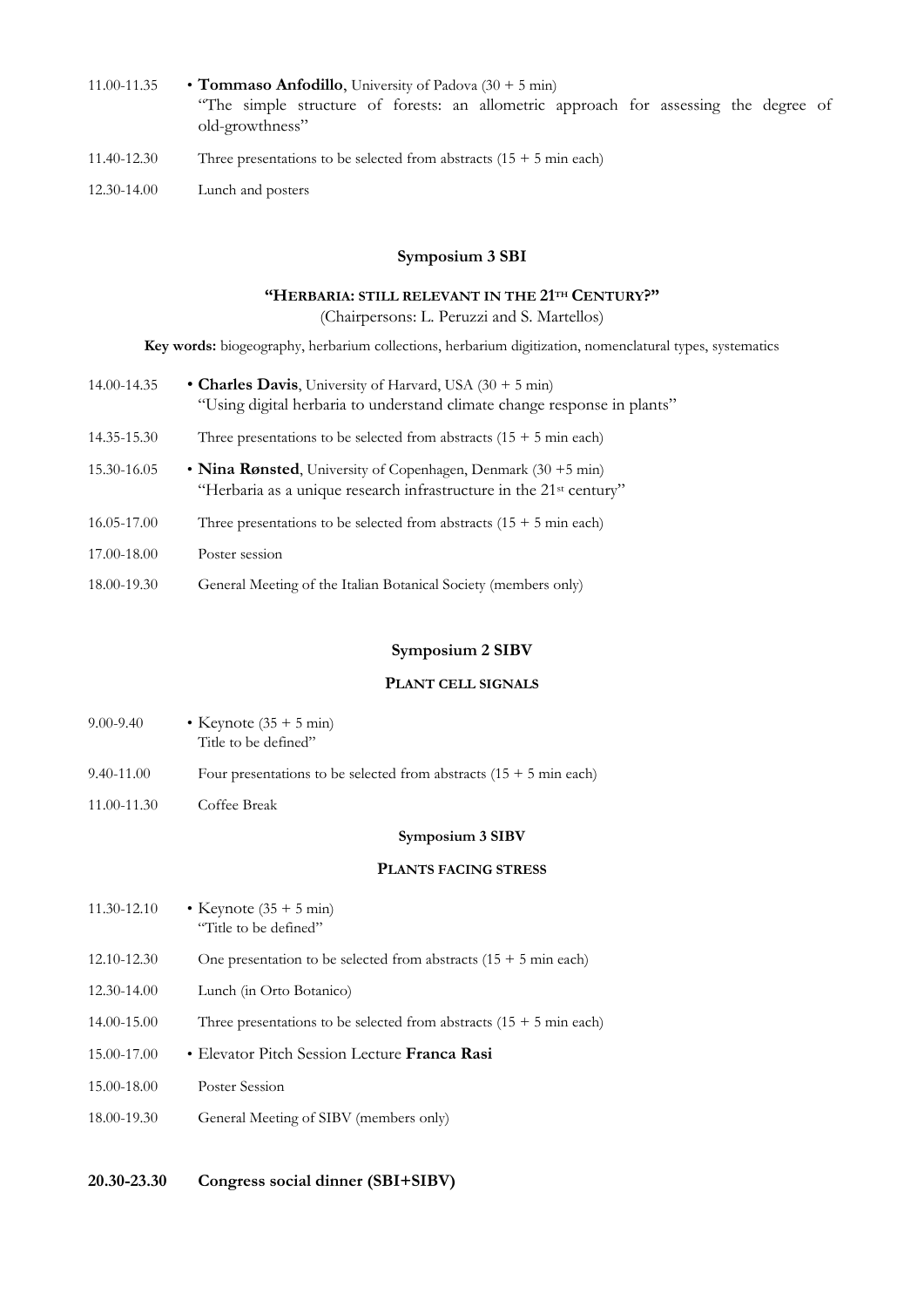## **Symposium 4 SBI**

#### **PLANT-ANIMAL INTERACTIONS: FROM MOLECULES TO LANDSCAPE**

(Chairpersons: M. Galloni and G. Aronne)

**Key words:** Pollination, plant-animal communication, plant-herbivore interaction, plant defensive signals, sensory signals, VOCs and chemical signalling

- 9.00-9.30 **Lilach Hadany**, University of Tel Aviv (25 + 5 min) Title to be defined
- 9.30-11.00 Six presentations to be selected from abstracts  $(12 + 3 \text{ min each})$
- 11.00-11.30 Coffee Break

# **Symposium 5 SBI**

# **PLANT SPECIALIZED METABOLISM: CHEMISTRY AND BIOLOGICAL FUNCTIONS**

(Chairpersons: R. Caniato and L. Pistelli)

**Key words:** specialized metabolites, biotic and abiotic stress, plant-organism interactions

- 11.30-12.00 Keynote (25 + 5 min) Title to be defined
- 12.00-13.30 Six presentations to be selected from abstracts  $(12 + 3 \text{ min each})$
- 13.30-14.00 Congress Closure
- 14.00-15.00 Farewell lunch

#### **Symposium 4 SIBV**

#### **PLANT MICRO- AND MACRONUTRIENTS**

| $9.00 - 9.40$ | • Keynote $(35 + 5 \text{ min})$<br>Title to be defined                      |
|---------------|------------------------------------------------------------------------------|
| 9.30-11.00    | Four presentations to be selected from abstracts $(15 + 5 \text{ min each})$ |
| 11.00-11.30   | Coffee Break                                                                 |

#### **Symposium 5 SIBV**

# **PLANT DEVELOPMENT AND INTERACTIONS**

| 11.30-12.10 | • Keynote $(35 + 5 \text{ min})$<br>Title to be defined                      |  |
|-------------|------------------------------------------------------------------------------|--|
| 12.10-13.30 | Four presentations to be selected from abstracts $(15 + 5 \text{ min each})$ |  |
| 13.30-14.00 | Congress Closure                                                             |  |

#### **Post-congress event at the Botanical Garden**

15:00-16:30 Gruppo di lavoro Orti Botanici e Giardini Storici GLI ORTI BOTANICI UNIVERSITARI: NUOVE OPPORTUNITÀ DI COORDINAMENTO E INDIRIZZO